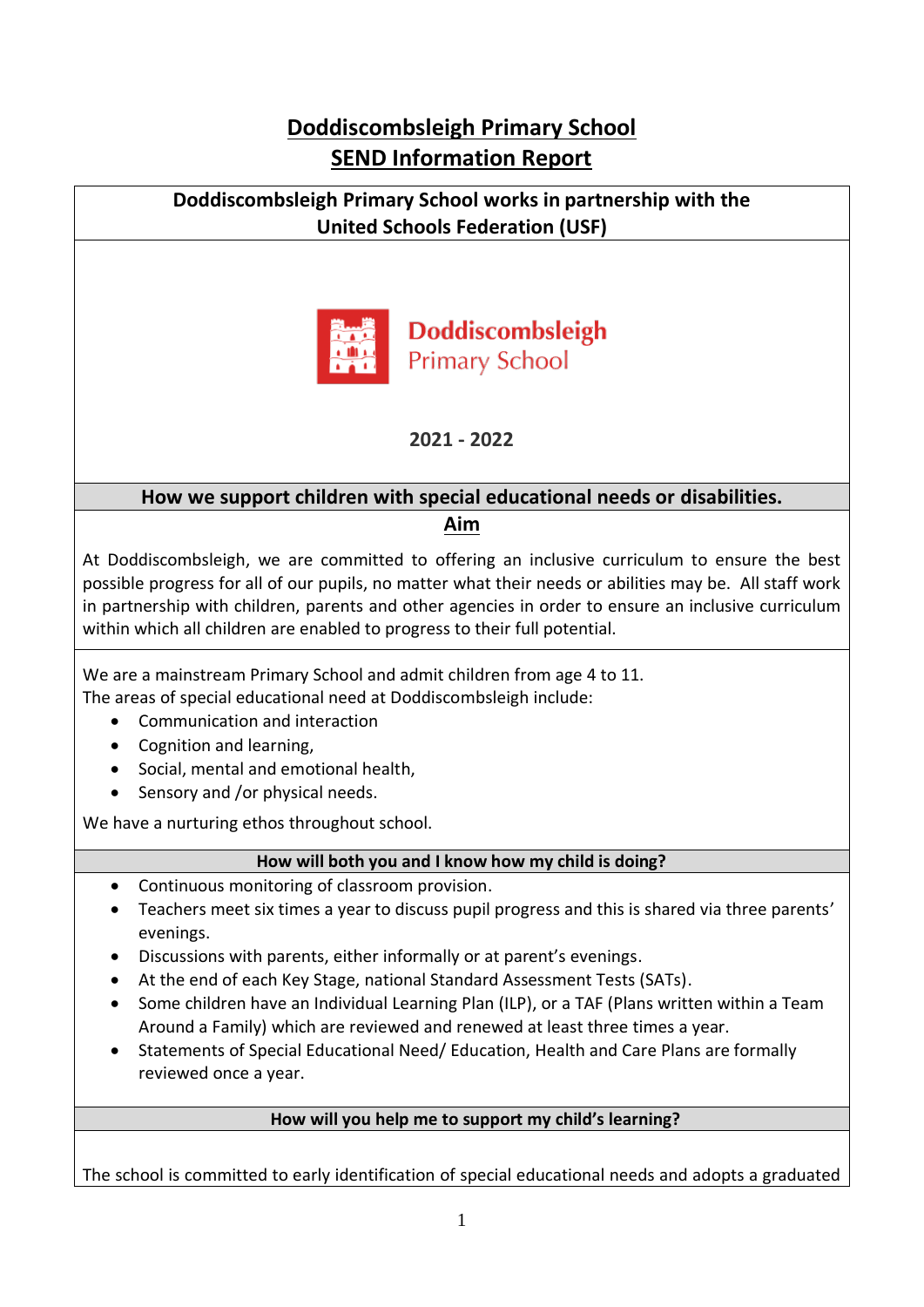response to meeting those needs.

The class teacher identifies a concern if a child is not progressing at an expected rate in one or all areas of learning or in their behaviour. The class teacher will then consult with the Special Educational Needs Coordinator (SENDCo) in order to decide whether additional and / or differentiated provision is necessary. Consultations between teachers and the SENDCo take place continually throughout the year but additional conversations are held when needed.

Parents may raise concerns about their child at any time and meetings can be arranged if necessary.

If additional and / or differentiated provision is necessary the child will be recorded as having SEN support.

Additional provision provided for the child that goes beyond differentiation within the classroom will be recorded on an ILP. The ILP will usually focus on 3-5 targets that have been discussed with both the child and their parents/guardians. The child will work through these targets assisted by a member of staff. These will then be reviewed, with the child and parents, three times a year and the outcome recorded so that new targets can be set.

If the school has evidence that a pupil is making insufficient progress despite significant support and intervention, we may seek further advice and support from outside professionals. Pupils and parents will be fully involved and kept informed about the involvement of external agencies and proposed interventions. For those children who need further support the SENDCo may then apply for an Education Health Care Plan.

For pupils who have an EHCP, their progress and the support outlined in their plan will be reviewed annually and a report provided for the Local Education Authority.

#### **What should I do if I think my child may have special educational needs?**

- Informal contact with your child's teacher.
- A request to meet the SENDCo.
- A request to meet with the Head of School.
- A request to meet with the Executive Head Teacher.
- Letter to Governors.

#### **How are the school governors involved and what are their responsibilities?**

The head teacher and the governing body set targets and specific criteria for the success of the SEN Policy. The allocation of resources within the school is based on an annual audit of need.

The governing body reviews the Policy and reports annually on the allocation of available resources and the success of the Policy in meeting SEND.

The SEN Governor meets regularly with the SENDCo.

#### **The SEND Governor for the school is Mrs A Chadwick.**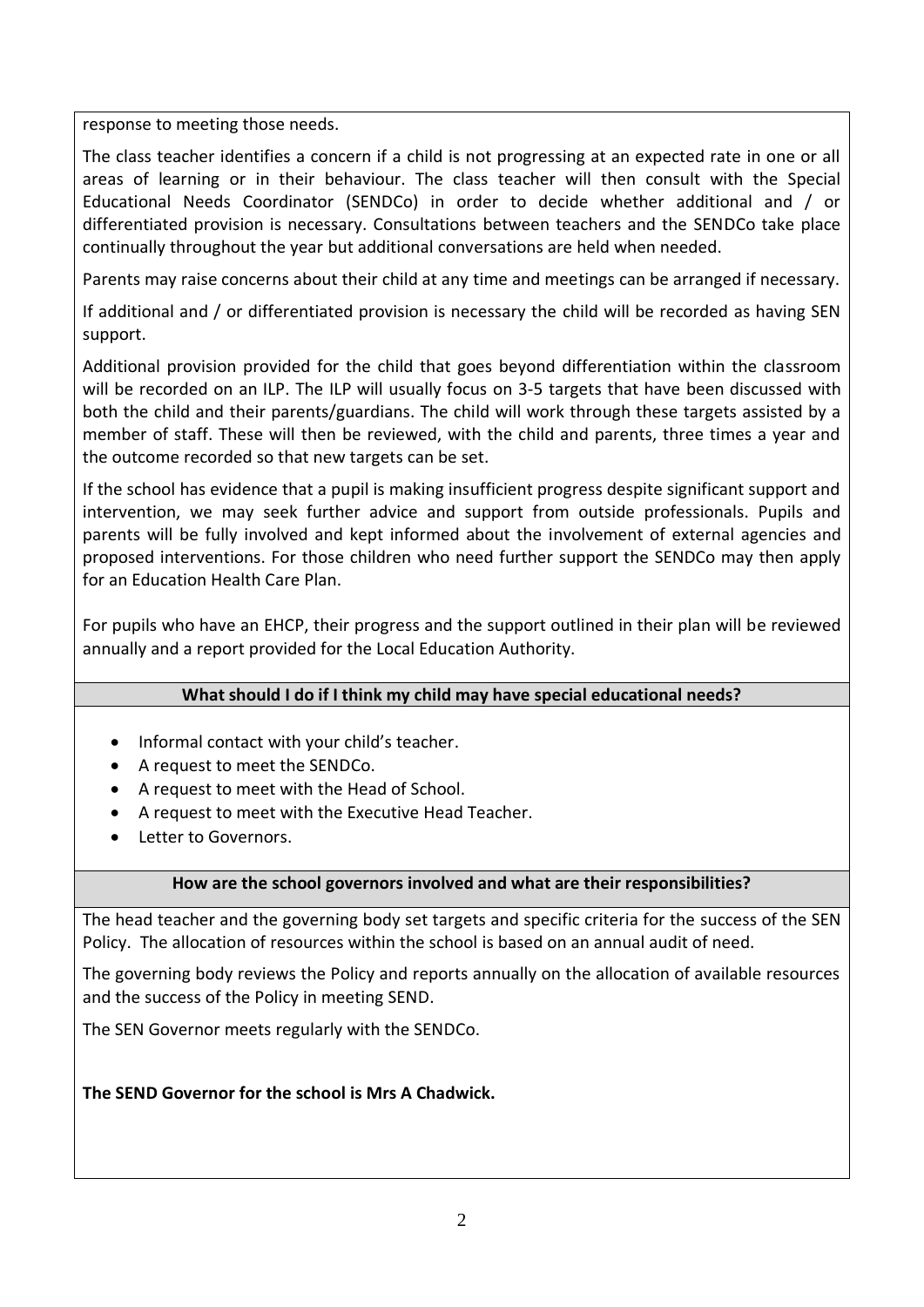#### **How will the school staff support my child?**

All adults in the school are clearly focussed on helping your child to flourish and make the best possible progress. Teachers are responsible for children's learning and progress, but they work with school leaders, teaching assistants (TAs) and other support staff towards providing the best possible education for your child. We will make sure that children are safe, listened to and treated kindly, fairly and with respect.

#### **How will the curriculum and learning environment be matched to my child's needs?**

Teachers plan lessons to meet the needs of all the children in their class. In doing this, they plan a range of activities so that all children can learn as well as possible. Sometimes, children with SEND will receive extra support in class from another adult, such as a TA (teaching assistant). They may also receive extra equipment or other resources that will enable them to learn more quickly. On other occasions children may be taken out of class to receive extra support, in the form of a special programme or activity. Normally these programmes are for a short time and for a specific purpose. At the end of the programme, we assess how well it has helped the child and decide on the next steps.

#### **What are the different types of support available for children with SEN at the school?**

- High quality teaching that is differentiated and personalised.
- Small group work.
- Emotional support delivered in a small group or individually by a TA.
- Specialist group work run by an outside agency.
- Individual support by school staff or an outside agency.
- Specialist equipment, such as sloping desks, specialist seating or ICT may be provided, depending on the needs of the child.
- Extra time, a reader or a scribe may be requested for SATs in Year 6.

#### **How will my child be included in activities outside the classroom including school trips?**

There is a range of extra-curriculum activities at Doddiscombsleigh, open to all children, as well as school visits, organised as part of the curriculum. We make every effort to ensure all children have the opportunity to take part in all activities we offer. Extra meetings are arranged with parents and carers before trips and residentials. All children take an active role in all areas of school life.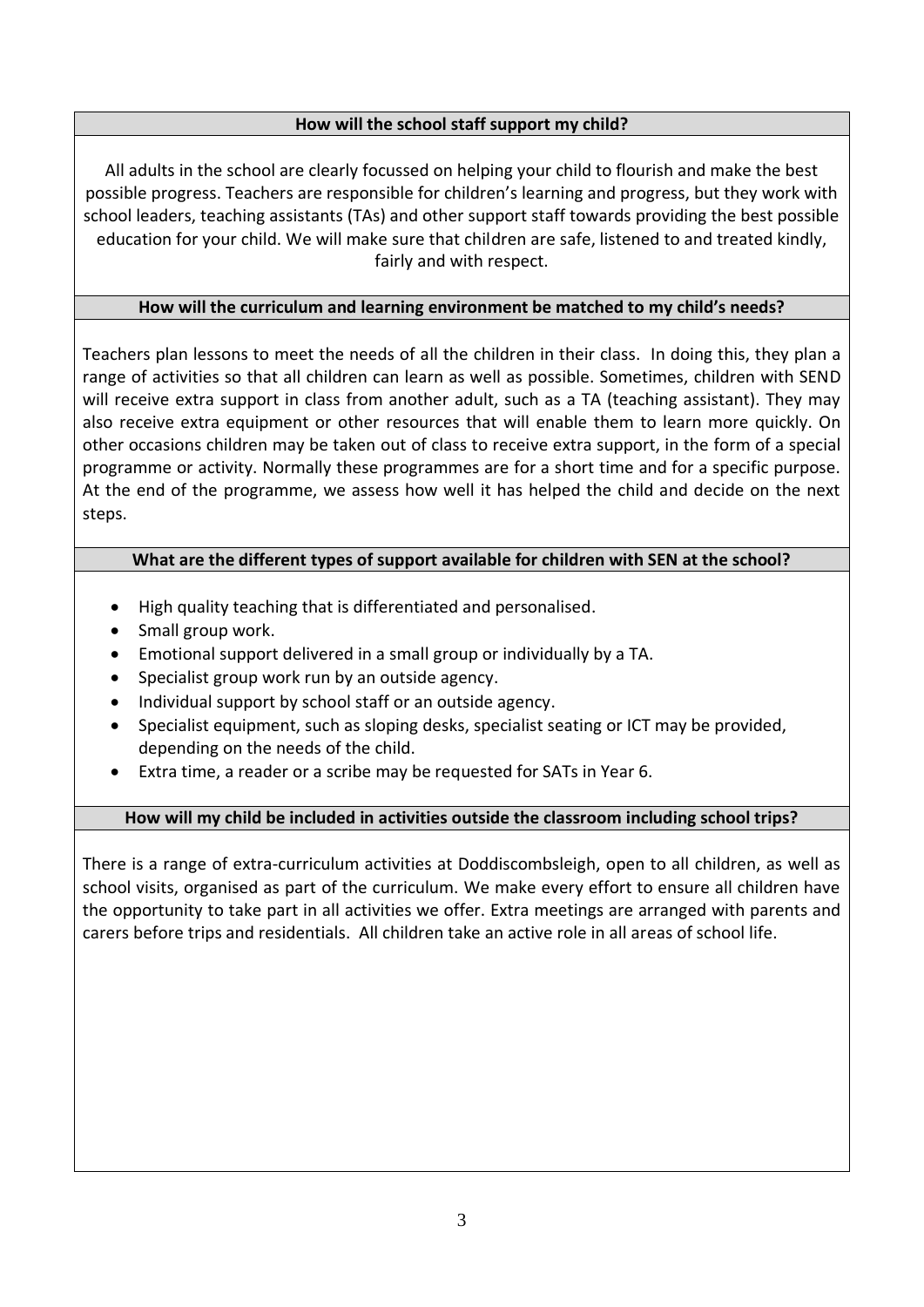#### **What support will there be for my child's overall well-being?**

At Doddiscombsleigh Primary School all children's emotional well-being and happiness is of the utmost importance. The school is beginning to use the Boxall programme, which is a specific way of working with all children that helps to develop their social and emotional well-being, enabling them to engage with life and learning. It supports them in becoming more self-assured, capable and adaptable. It can also address any troubling behaviours providing a firm foundation for academic attainment. Children are taken out to work in small groups or individually on Boxall programmes of work. Boxall assessments are carried out by school staff, to provide these programmes of work. Extra-Curricular activities also support the emotional development of children, with activities such as mountain biking, diving and climbing being offered to children in KS2 on a termly basis.

#### **What specialist services and expertise are available at or accessed by the school?**

- Staff training needs are identified and met, at least annually.
- Training can be for the whole school or linked to our partnership with the USF, or for staff who are working with certain children.
- The SENDCo and relevant outside agencies provide advice and training to staff to ensure children's individual needs are met.
- All teachers are responsible for the needs of the children in their class. All teachers are teachers of children with special educational needs.
- When a child starts at the school, transitional meetings are arranged to ensure the child's needs are met.

### **Outside Agencies who are available at or accessed include:**

- School Nurse Team
- CAMHS
- Early Help
- Health Professionals including the Bladder and Bowel Team, Paediatricians, Orthoptist, Community Nursing Service, Occupational therapists, Physiotherapists
- Charlotte Vaughan-Goodchild, Speech and Language Therapist
- Educational Psychologist Mr David Satherly
- Behaviour Support Team
- Communication and Interaction Team
- Outreach for Physical Difficulties
- Outreach from Special Schools
- Hearing and Visual Impairment Advisory teachers
- Devon Information, Advice and Support (Impartial support for parents with children with SEN) [www.devonias.org.uk/](http://www.devonias.org.uk/)

We make sure that our staff are well trained to enable them to support children with SEND. When we introduce a new programme or intervention, we first make sure that those who will deliver it to children are thoroughly trained. This allows us to be flexible and adapt to the needs of children with SEND that we may not have dealt with before.

#### **Recent training includes:**

Fun Fit, High 5, Safeguarding training, Widgit training, Lego Therapy, Early Help - Right for Children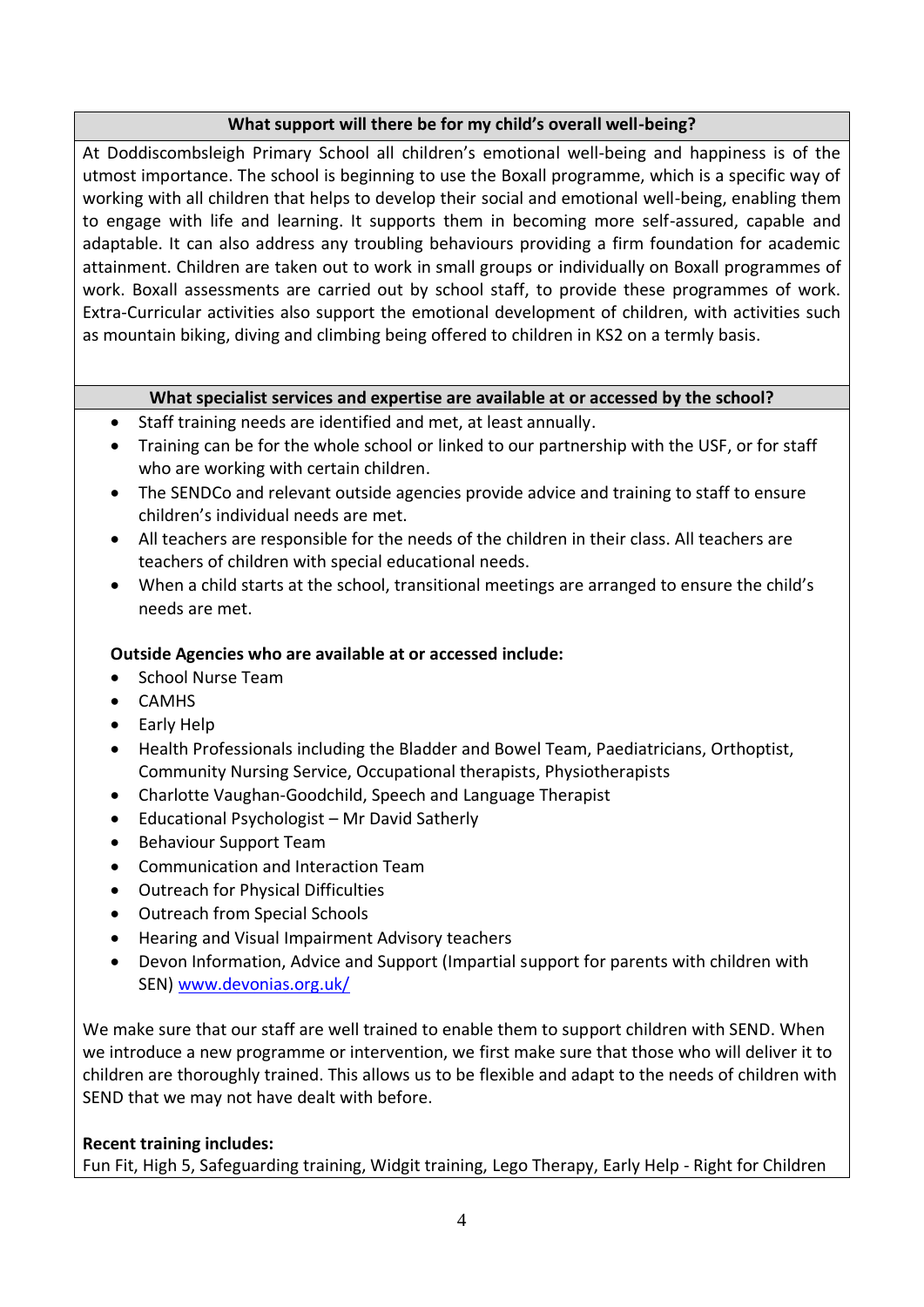EH4MH (Early Help For Mental Health), Domestic Violence training, Safeguarding Level 2 and 3, EHCP training, Dyslexic Training.

#### **How accessible is the school both indoors and outdoors?**

Doddiscombsleigh Primary School is largely on a flat site, but there is ramp access to Oak Class to access the main school building. There is also ramp access to the library. We always take reasonable and necessary steps to meet pupils' needs by using a variety of approaches and planning reasonable adjustments for disabled pupils, enabling our pupils to take as full a part as possible in all the activities of the school. We always make reasonable adjustments to ensure the school environment and its activities are as accessible and welcoming as possible for pupils, staff and visitors to the school. We are also committed to ensuring staff with a disability have equality of opportunity.

#### **What is a SENDCo?**

A SENDCo is a Special Educationala Needs Co-ordinator. The SENDCo is a specially trained teacher. Their main jobs are to identify children's special needs and help organise support for them. They also work with parents, teachers and other professionals who may be involved.

#### **Who is the SENCo for Doddiscombsleigh and how can they be contacted?**

Doddiscombsleigh's SENDCo is Miss Karen Bristowe. You can contact her through the school office.

#### **How are parents involved in the school?**

- Daily contact with teachers at the start and end of the school day.
- Parent's Evenings three times a year, to discuss pupil's progress.
- Regular TAF meetings (Team Around the Family).
- Annual Reviews of Statements of Special Educational Need and Education Health Care plans.
- School events such as assemblies, sports day and school productions.
- Parent readers and helpers for school trips.

#### **How are children with SEN involved in planning their learning?**

Children are involved in the writing and reviewing of their ILP and deciding what targets they should set for themselves. They also contribute to the annual review of their EHCP, if they have one.

#### **What do I do if I'm not happy about something to do with my child?**

We would encourage you to come and talk to us about any concerns or problems that you have. In almost all cases, we will be able to resolve any issues quickly. If you are still unhappy and feel that the matter is unresolved, then the school's complaints procedure can be found on the website (www.doddi.devon.sch.uk)

#### **What is the Local Offer?**

Local authorities are required by the Government to set out and publish a 'Local Offer'. The purpose of the 'Local Offer' is to provide clear accessible information about services available in the area, for parents and young people. The local offer must: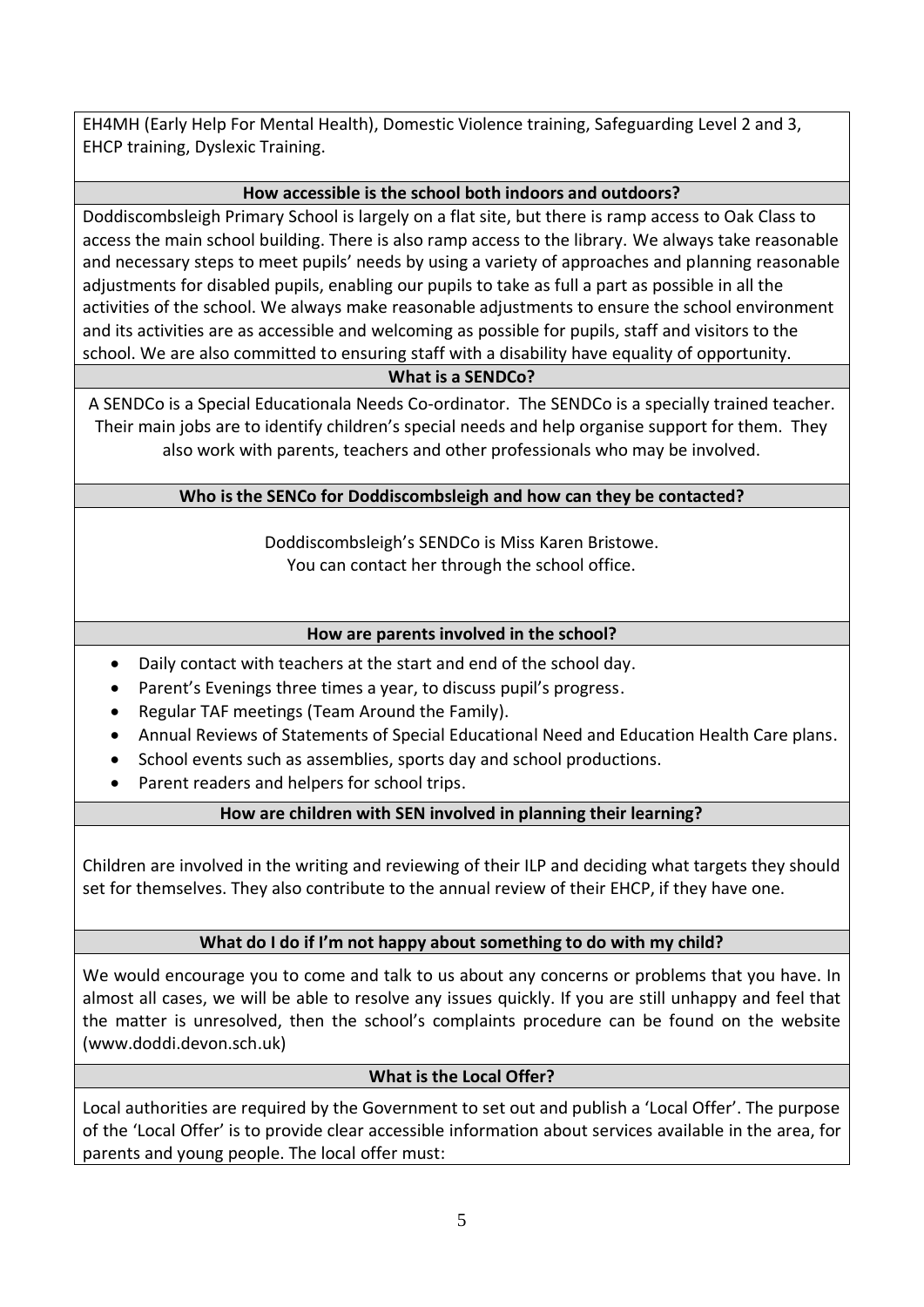- Provide information on provision from birth to 25 across education, health and social care.
- Make clear the options that are available at a community level right through to specialist and targeted services for children and young people with more complex needs.
- Be developed in conjunction with parent and carers and young people.

Devon County Council and Torbay Council are committed to ensuring that all children and young people have a good start in life. Some children and young people have special educational needs and/or disabilities (SEND) and these differing needs mean varied levels of support may be required at different times.

To read more about the Devon Local offer click on the link – <https://new.devon.gov.uk/send/>

> *We are endeavouring to provide the same or similar transitional arrangements as before COVID restrictions came into force, but some of the activities above may not be able to happen or may look different.*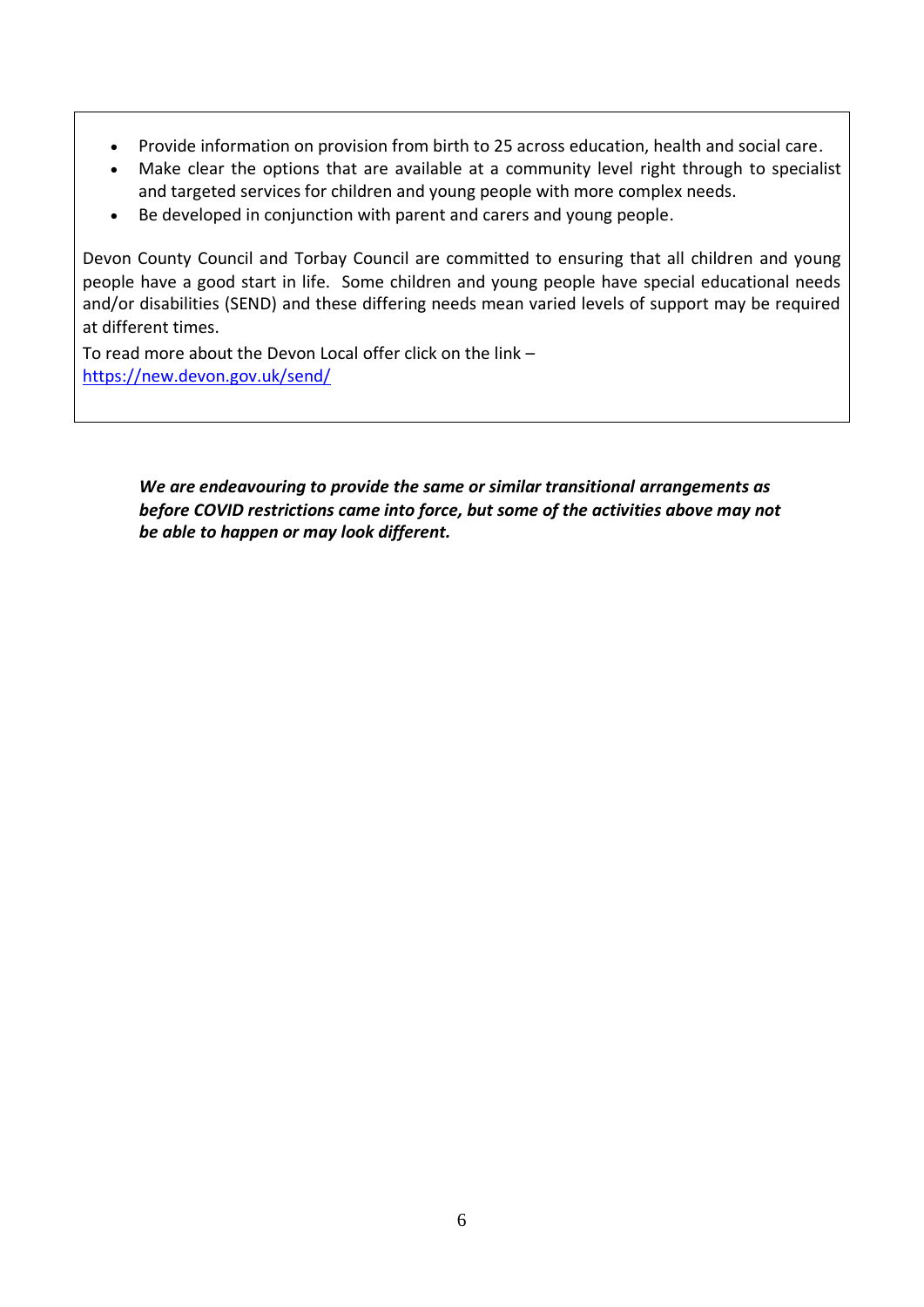## **How will the school prepare and support my child to join the school, transfer to a new setting or to the next stage of education and life?**

| Year                                                                                               | <b>Transition support for all pupils</b>                                                                                                                                                                                                                                                                                                                                                                                                            | <b>Additional transition support for</b>                                                                                                                                                                                                                                                                                                                                | Individual transition support for pupils with                                                                                     |
|----------------------------------------------------------------------------------------------------|-----------------------------------------------------------------------------------------------------------------------------------------------------------------------------------------------------------------------------------------------------------------------------------------------------------------------------------------------------------------------------------------------------------------------------------------------------|-------------------------------------------------------------------------------------------------------------------------------------------------------------------------------------------------------------------------------------------------------------------------------------------------------------------------------------------------------------------------|-----------------------------------------------------------------------------------------------------------------------------------|
|                                                                                                    |                                                                                                                                                                                                                                                                                                                                                                                                                                                     | pupils with SEN (if required)                                                                                                                                                                                                                                                                                                                                           | complex / specific needs.                                                                                                         |
| (1)<br>Pre-admission<br>(include all activities<br>undertaken to prepare<br>pupils prior to entry) | Nursery children have free access<br>$\circ$<br>to Reception class regularly<br>Pre-School children pay 4 weekly<br>$\circ$<br>visits to FS. Children have 1 story-<br>time, 1 activity afternoon, 1<br>activity afternoon and 1 activity<br>morning followed by a school<br>lunch.<br>FS teachers with TA make home<br>$\circ$<br>visit to each child<br>Pre-school liaison meeting, where<br>$\circ$<br>all staff meet to discuss new<br>children | SENDCo visits pre-school and<br>$\circ$<br>nurseries<br>Nursery teachers visit children<br>and staff at Pre-School<br>SENDCo meets parents of children<br>$\circ$<br>on SEN register for pre-entry<br>discussions<br>Extra visits arranged for children<br>where deemed to be beneficial<br>New reception children discussed<br>$\circ$<br>at Multi Agency Task Meeting | Early external agencies e.g. Speech and<br>$\circ$<br>Language/ Advisory Teacher Service,<br>Portage, CITs                        |
| Year to Year transition                                                                            | Class visit to new classroom and<br>$\circ$<br>teacher in Summer term<br>Face to face teacher handover<br>$\circ$<br>discussions<br>Year group induction meeting for<br>$\circ$<br>parents at start of Autumn Term<br>Handover of all documentation,<br>$\circ$<br>IEPs etc to new teacher                                                                                                                                                          | Transition books and extra visits<br>$\circ$<br>for vulnerable children<br>TAs meet new children they may<br>$\circ$<br>be working with                                                                                                                                                                                                                                 | Transition meetings with SENCO, new<br>$\circ$<br>class teacher and outside agencies, if<br>necessary prior to child moving class |